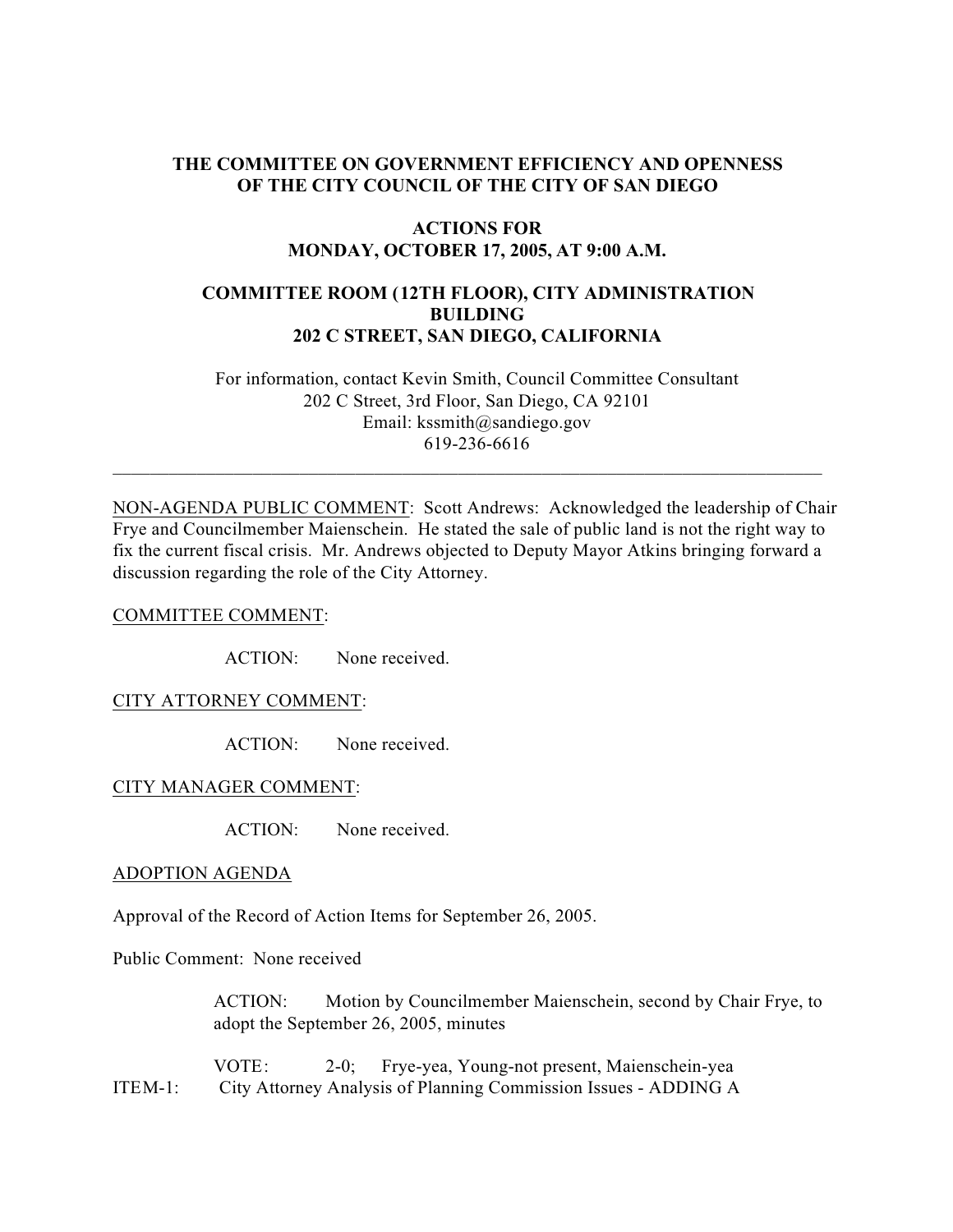# **ACTIONS Committee on Government Efficiency and Openness October 17, 2005 - 2 -**

 $\mathcal{L}_\text{max}$ 

## COMMUNITY PLANNERS COMMITTEE SEAT TO THE PLANNING COMMISSION; IMPLEMENTATION OF A RECUSAL POLICY; AND ADDING MEMBERS AS "ALTERNATES."

(No report provided at this time)

PUBLIC COMMENT: Jim Varnadore: Stated that this item needs to include comment from the Community Planners Committee before the GE&O committee discusses it.

PUBLIC COMMENT: Mel Shapiro: Stated that the continuance of this item should have been posted on the GE&O website.

**ACTION:** Motion by Councilmember Maienschein, second by Chair Frye, to continue the item until such time that the Community Planners Committee has seen a report from the City Attorney regarding the proposed changes and have provided input regarding the issue.

VOTE: 2-0; Frye-yea, Young-not present, Maienschein-yea

ITEM-2: Review of POSSIBLE RECORD RETENTION CENTER LOCATIONS.

(City Clerk's Report No. CC-05-10; City Clerk's October 17, 2005, powerpoint)

PUBLIC COMMENT: None

ACTION: Motion by Councilmember Maienschein, second by Chair Frye, to accept the report and recommend to the City Council that the City Clerk be allowed to utilize 5,000 square feet of Plaza Hall for a records retention center.

VOTE: 2-0; Frye-yea, Young-not present, Maienschein-yea

ITEM-3: Review of the INSTANT RUNOFF VOTING process. (Continued from the meeting of September 26, 2005)

> (Edward Teyssier, Esq.'s Instant Runoff Voting report and powerpoint; City Clerk's September 26, 2005, report and powerpoint)

PUBLIC COMMENT: Ed Teyssier: Pointed out the success of Instant Runoff Voting in San Francisco elections.